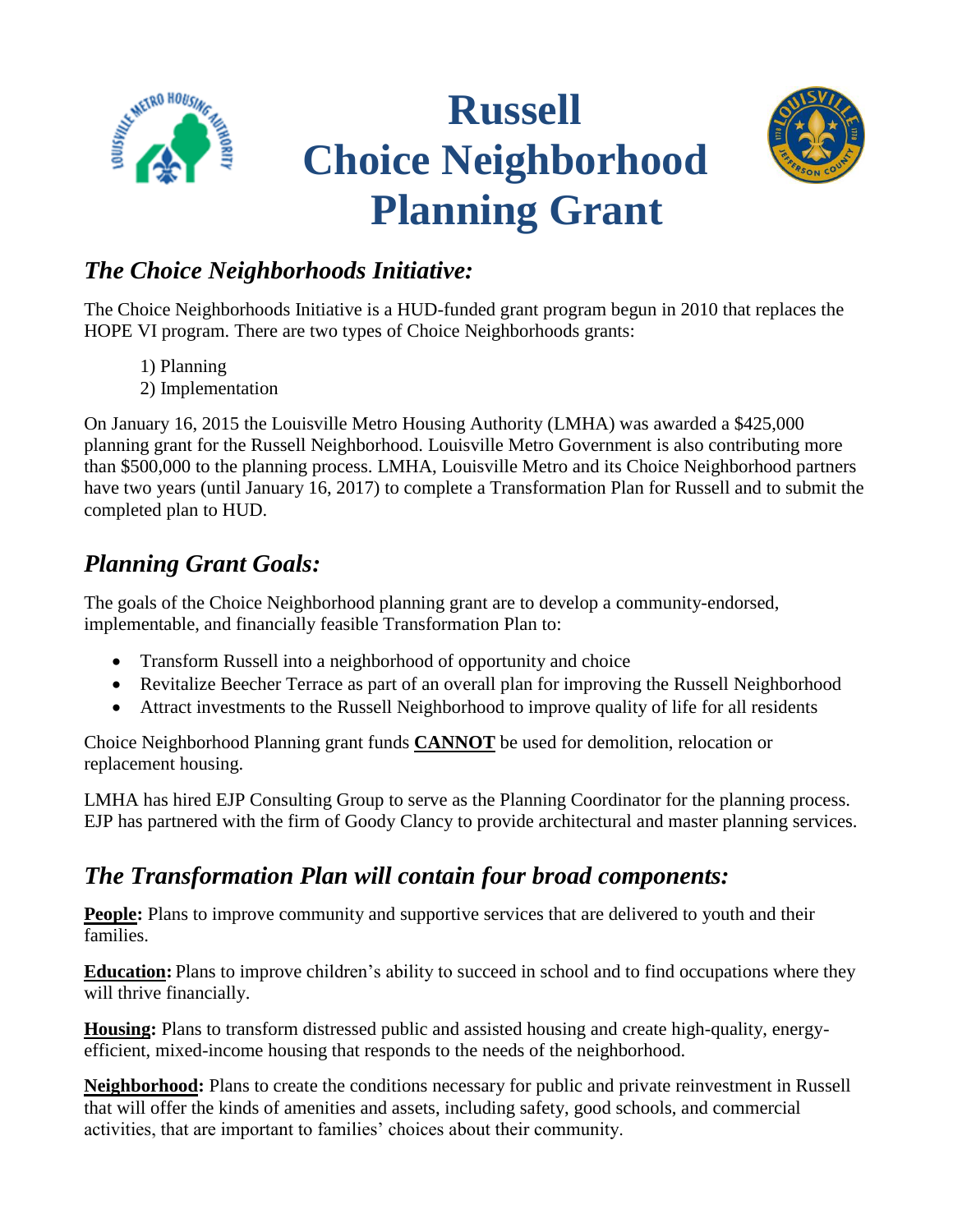#### *Russell Choice Neighborhoods Planning Partners:*

There are a number of organizations and community members who have already signed on to provide their input during the planning process. These partners include:

- Russell community members
- Beecher Terrace residents
- Schools
- Early childhood education providers
- Health care centers
- Churches
- Parks and recreational facilities
- Neighborhood businesses
- Key anchor institutions in the neighborhood
- Housing providers
- Small business and homeownership assistance providers
- More than 20 Louisville Metro Government departments
- Other groups, agencies and residents from the larger Louisville community

Task force groups have been formed to focus on each of the four Transformation Plan components – People, Education, Housing and Neighborhood. To learn more about or participate in in one or more of these task forces call 502.569.4372 – the Choice Neighborhood Information line – and leave a message with your phone number and/or your email address.

# *Specific Choice Neighborhood planning grant activities and efforts include:*

- Conducting a needs assessment with Beecher Terrace households and a survey of neighborhood residents
- Holding task force and community meetings, design workshops, and special focus groups
- Offering training sessions where community members can learn more about the planning process and to build capacity among residents and stakeholders
- Organizing youth engagement activities
- Working with Roosevelt-Perry Elementary School to improve student outcomes
- Planning to make Beecher Terrace a sustainable, mixed-income community
- Working with other housing providers in the neighborhood to improve their properties
- Strengthening the Russell Neighborhood People's Farmers Market
- Conducting a market assessment of the Russell Neighborhood
- Completing environmental assessments

# *Russell Neighborhood Boundaries:*

The Russell Neighborhood, which will be the focus of the Choice Neighborhood Transformation Plan, is defined by the following boundaries:

North: Market Street South: Broadway East: 9<sup>th</sup> Street (Roy Wilkins Avenue) West: I-264 (West side of  $32<sup>nd</sup>$  Street)